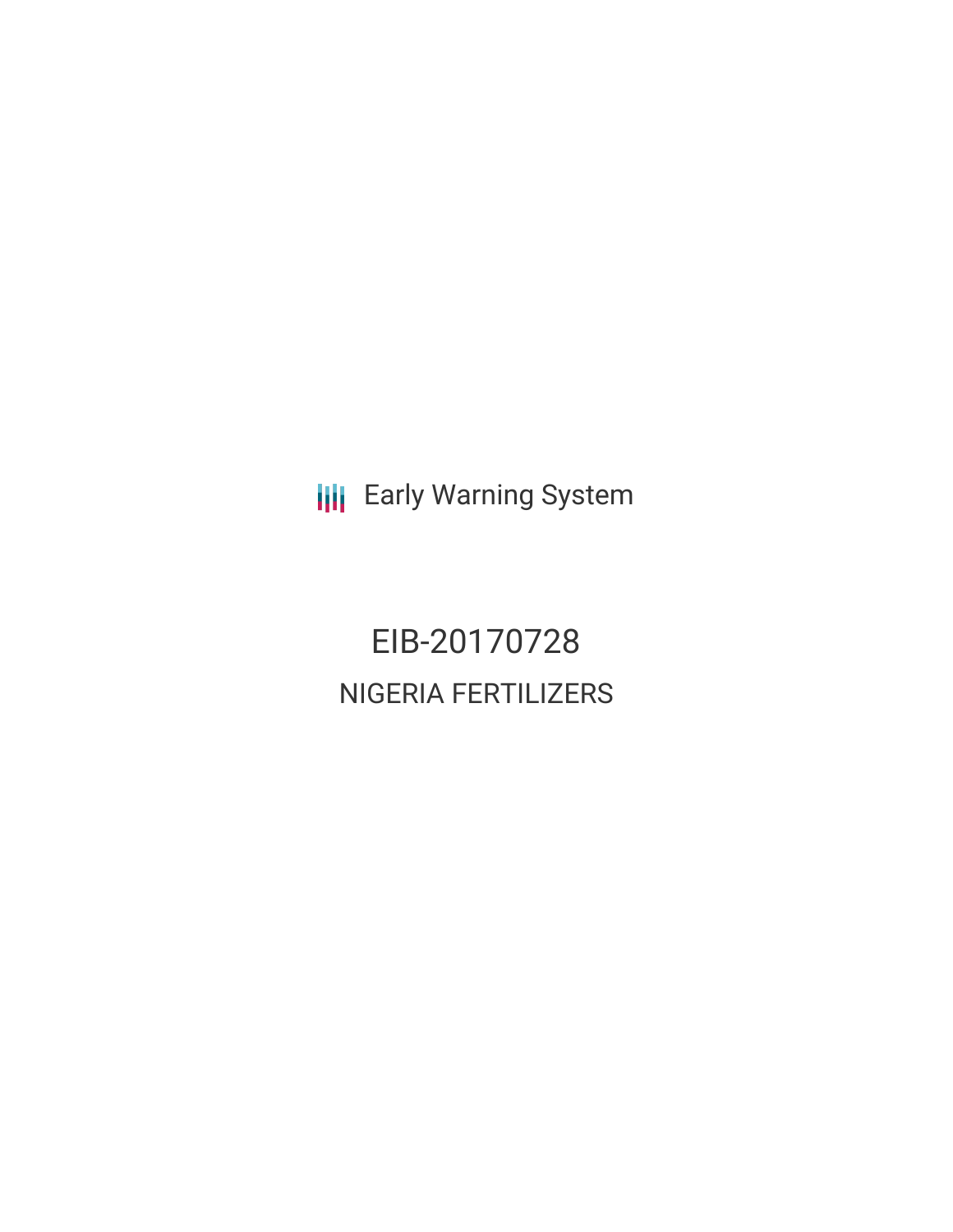

### **Quick Facts**

| <b>Countries</b>              | Nigeria                                      |
|-------------------------------|----------------------------------------------|
| <b>Financial Institutions</b> | European Investment Bank (EIB)               |
| <b>Status</b>                 | Proposed                                     |
| <b>Bank Risk Rating</b>       | U                                            |
| <b>Borrower</b>               | INDORAMA ELEME FERTILIZER & CHEMICALS LTD    |
| <b>Sectors</b>                | Agriculture and Forestry, Industry and Trade |
| <b>Investment Type(s)</b>     | Loan                                         |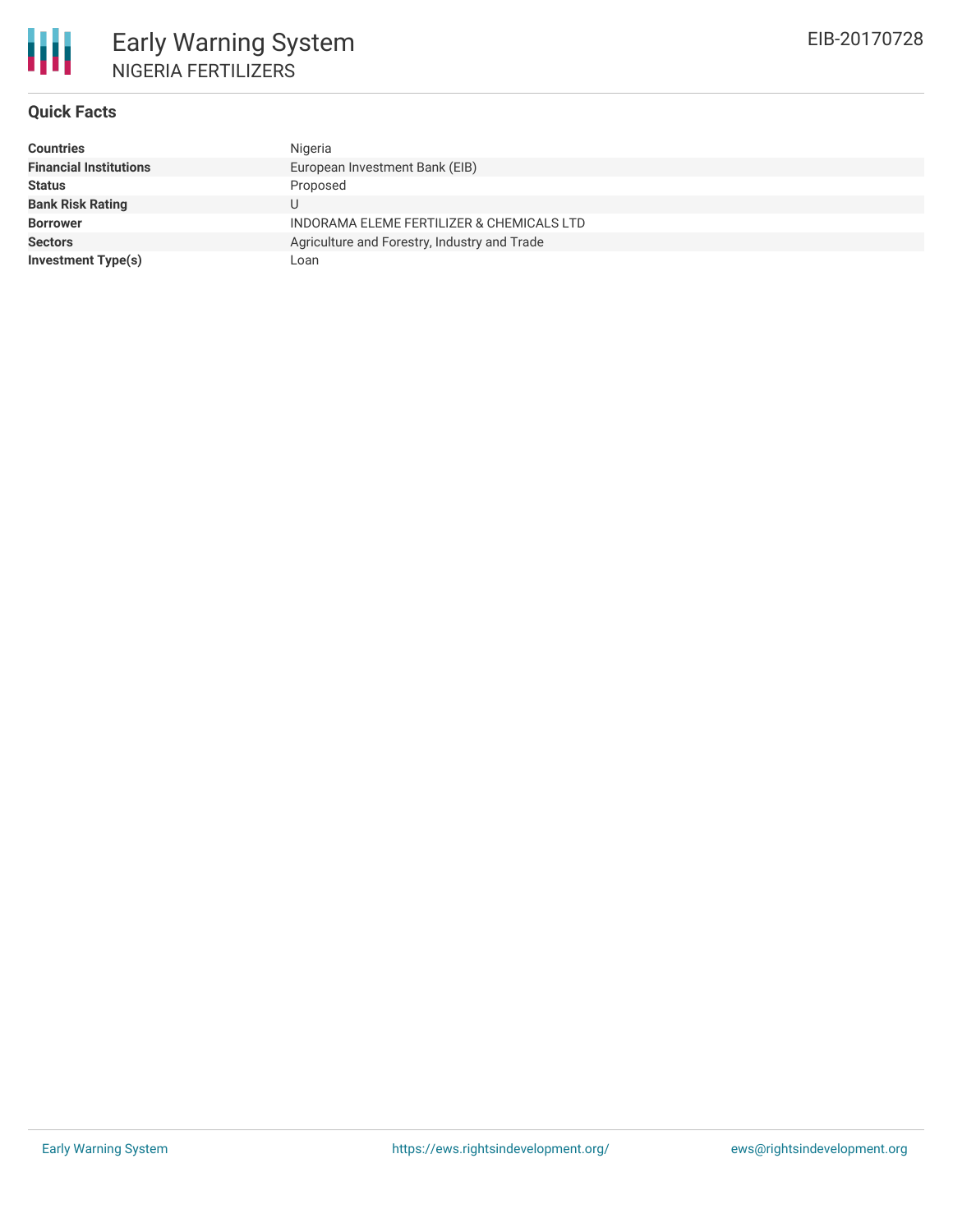

### **Project Description**

The project aims both to provide access to competitive urea supply for the farmers in the wider region and to export urea. The project will have a number of development benefits including increased food security by giving farmers access to competitive supply of urea.

The project will involve the construction of a second ammonia and urea fertilizer plant next to the existing facilities of the promoter in Port Harcourt, Nigeria. The project will install the same capacity (2 300 mtpd ammonia and 4 000 mtpd urea) and use the same technology, contractors, engineering and equipment as the first fertilizer plant, thereby minimising project execution risks. It will also benefit from existing infrastructure and a long-term supply contract. The project will build on growing demand and the success of the first fertilizer plant.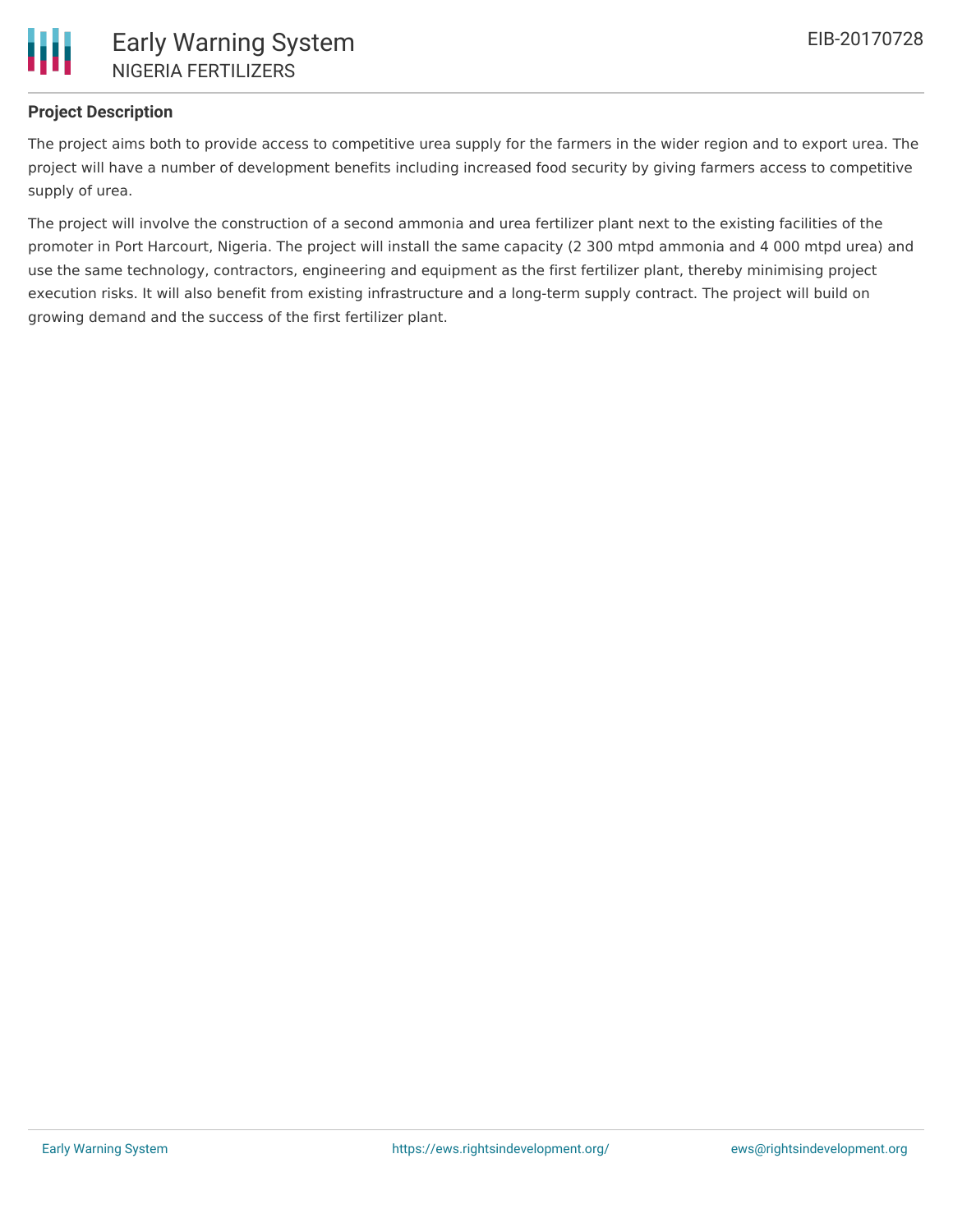### **Investment Description**

European Investment Bank (EIB)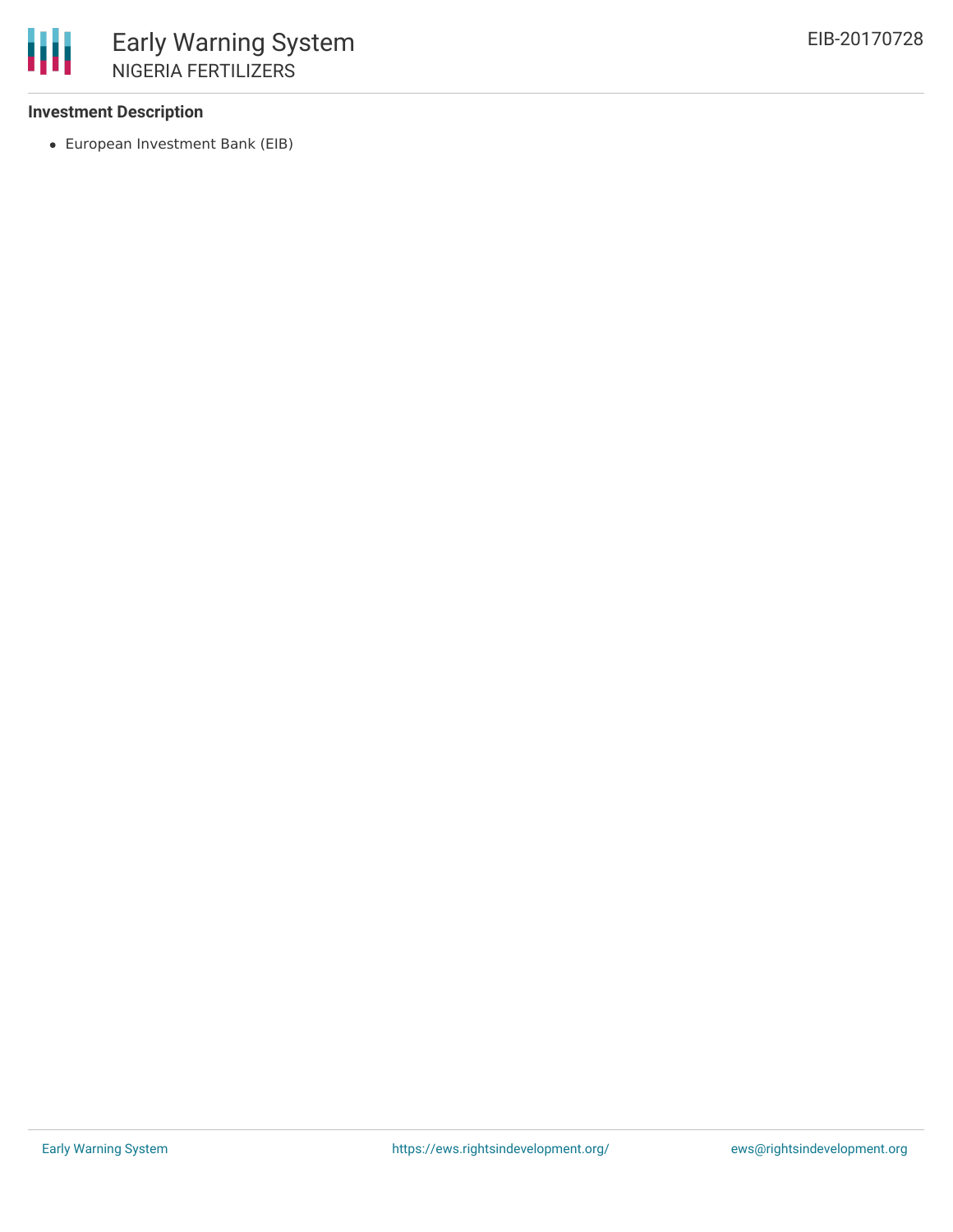## **Contact Information**

No project contacts available at the time of disclosure

# ACCOUNTABILITY MECHANISM OF EIB

The EIB Complaints Mechanism is designed to facilitate and handle complaints against the EIB by individuals, organizations or corporations affected by EIB activities. When exercising the right to lodge a complaint against the EIB, any member of the public has access to a two-tier procedure, one internal - the Complaints Mechanism Office - and one external - the European Ombudsman. A complaint can be lodged via a written communication addressed to the Secretary General of the EIB, via email to the dedicated email address complaints@eib.org, by completing the online complaint form available at the following address: http://www.eib.org/complaints/form, via fax or delivered directly to the EIB Complaints Mechanism Division, any EIB local representation office or any EIB staff. For further details, check:

http://www.eib.org/attachments/strategies/complaints\_mechanism\_policy\_en.pdf

When dissatisfied with a complaint to the EIB Complaints Mechanism, citizens can then turn towards the European Ombudsman. A memorandum of Understanding has been signed between the EIB and the European Ombudsman establishes that citizens (even outside of the EU if the Ombudsman finds their complaint justified) can turn towards the Ombudsman on issues related to 'maladministration' by the EIB. Note that before going to the Ombudsman, an attempt must be made to resolve the case by contacting the EIB. In addition, the complaint must be made within two years of the date when the facts on which your complaint is based became known to you. You can write to the Ombudsman in any of the languages of the European Union. Additional details, including filing requirements and complaint forms, are available at: http://www.ombudsman.europa.eu/atyourservice/interactiveguide.faces